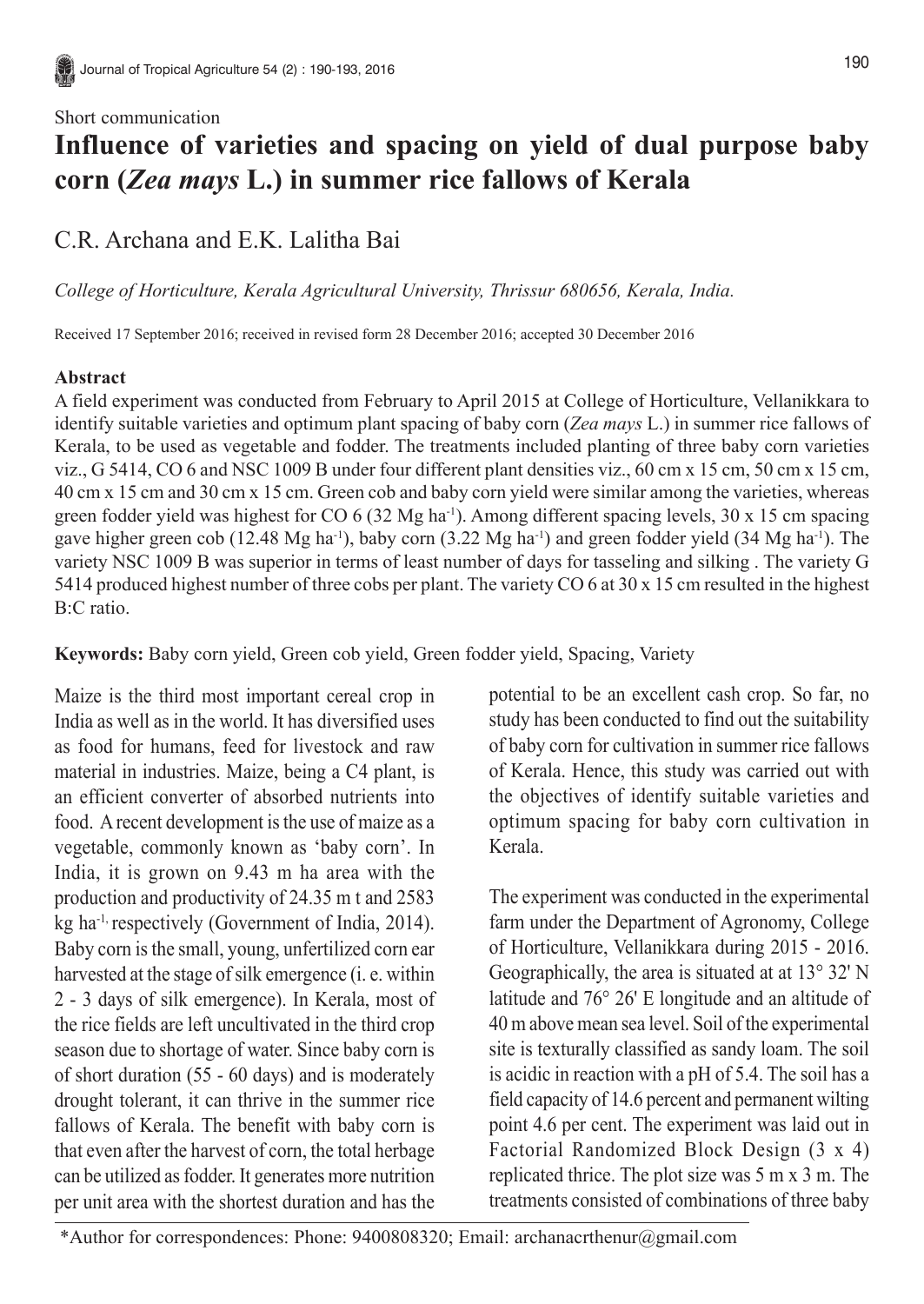corn varieties viz., G 5414, CO 6 and NSC 1009 B with four different plant densities viz., 60 cm x 15 cm, 50 cm x 15 cm, 40 cm x 15 cm, 30 cm x 15 cm. Primary tillage was done with plough; clods were broken with cultivator, cross harrowed and leveled with leveler. Plots of size 5 m x 3 m were prepared with bunds in between and 60 cm channel between replications. The seeds were soaked in water overnight and dibbled at one seed per hole according to the spacing in the treatments. Before sowing, farm yard manure  $(a)$  5 Mg ha<sup>-1</sup> was applied uniformly to the plots and incorporated. Urea (46% N), Factamphos (20% N, 20%  $P_2O5_5$  and 15% S) and Muriate of potash  $(60\% \text{ K}_2\text{O})$  were the fertilizers used for the experiment. Fertilizers were applied as per the recommendations for maize crop (80:40:40 kg N,  $P_2O_5$  and K<sub>2</sub>O per ha). The entire quantity of P and half the recommended doses of N and K were applied as basal and the remaining quantity of N and K were top dressed at knee high stage. The first irrigation was given immediately after sowing and later irrigations at three days after sowing to hasten germination, using hose. Subsequently, the field was hose irrigated at 7 - 8 days interval till tasseling stage. Gap filling was done at 10 DAS, keeping a single healthy seedling per hill to maintain an optimum crop stand. Weeding was carried out at 15 DAS using a cono weeder followed by hand weeding at 25 DAS. Chlorpyriphos (400 ml ha-1) was sprayed against stem borer attack. From the net plot of each treatment, five plants were randomly selected. All the biometric observations were taken from these selected plants at 30 and 60 days after sowing. Detasseling is an important and necessary operation in baby corn cultivation. This is to prevent fertilization in cob. Tassels were removed immediately as and when they emerged and before the silk attained 2-3 cm size. From each plot, immature cobs were harvested as soon as the silk reached 2-3 cm length. The cobs were sampled randomly and observations on yield parameters were recorded. The cobs from each plot were weighed and expressed as the cob vield in kg ha<sup>-1</sup>. The stover was harvested after the final harvest of cobs, weighed and expressed as green fodder yield in Mg ha-1.

Most growth parameters recorded at various growth stages showed favourable influence of different varieties and plant densities (Table 1). Among the varieties, CO 6 produced taller plants (212.74 cm) at harvest stage (60 DAS). The difference in plant height among the varieties is a varietal character. There was almost 25 percent increase in plant height at 40 x 15 cm spacing compared to 60 x 15 cm spacing. Taller plants with high plant population may be due to intra- row plant competition to absorb more solar radiation and other scarce growth

*Table 1.* Effect of varieties and spacing on growth characters

|                                    |             | --- 0              | $\sigma$ - |             |           |         |                         |                |
|------------------------------------|-------------|--------------------|------------|-------------|-----------|---------|-------------------------|----------------|
|                                    | Plant       | Leaf area          | LAI        | DMP         | Days to   | Days to | Days to                 | Number of      |
|                                    | height (cm) | (cm <sup>2</sup> ) |            | $(Mg ha-1)$ | tasseling | silking | 1 <sup>st</sup> harvest | cobs per plant |
| Varieties                          |             |                    |            |             |           |         |                         |                |
| G 5414                             | 188.6       | 2,551.3            | 3.99       | 6.92        | 47.92     | 49.58   | 50.67                   | 2.58           |
| Co <sub>6</sub>                    | 212.7       | 2,704.6            | 4.41       | 7.89        | 47.08     | 49.08   | 50.17                   | 2.00           |
| <b>NSC 1009 B</b>                  | 198.6       | 2,935.8            | 4.57       | 7.14        | 46.17     | 48.33   | 49.67                   | 2.00           |
| $\text{SE}_{\text{(m}\pm\text{)}}$ | 2.69        | 116.4              | 0.14       | 0.28        | 0.14      | 0.14    | 0.21                    | 0.08           |
| CD                                 | 7.95        | <b>NS</b>          | 0.42       | NS          | 0.40      | 0.41    | 0.61                    | 0.24           |
| Spacing                            |             |                    |            |             |           |         |                         |                |
| $60 \times 15$ cm                  | 177.2       | 3161.4             | 3.51       | 7.52        | 47.11     | 49.11   | 50.33                   | 2.33           |
| 50 x 15 cm                         | 195.4       | 2676.5             | 3.57       | 6.48        | 47.22     | 49.11   | 50.22                   | 2.22           |
| $40 \times 15$ cm                  | 222.3       | 2595.5             | 4.32       | 7.94        | 46.89     | 48.89   | 50.11                   | 2.11           |
| $30 \times 15$ cm                  | 205.1       | 2488.86            | 5.53       | 7.33        | 47.00     | 48.89   | 50.00                   | 2.11           |
| $\text{SE}_{\text{(m}\pm\text{)}}$ | 3.1         | 134.4              | 0.17       | 0.32        | 0.16      | 0.16    | 0.24                    | 0.09           |
| <b>CD</b>                          | 9.2         | 396.9              | 0.49       | 0.95        | NS        | NS      | NS                      | NS             |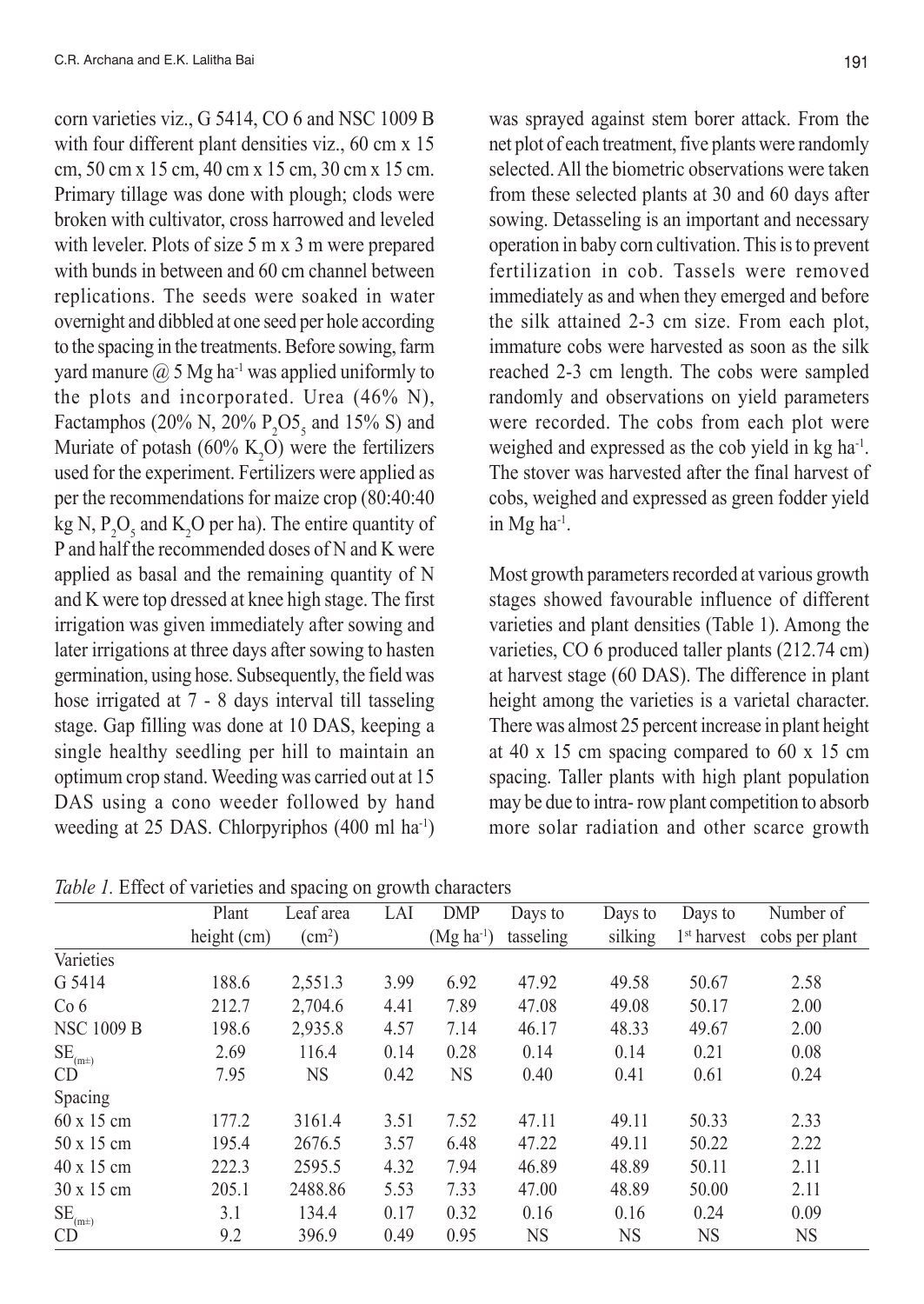Influence of varieties and spacing on yield of dual purpose baby corn (*Zea mays* L.) in summer rice fallows of Kerala 192

| Cob<br>length | Cob   | Cob       |
|---------------|-------|-----------|
|               |       |           |
|               | girth | weight    |
| (cm)          | (cm)  | (g)       |
|               |       |           |
| 18.81         | 8.19  | 47.30     |
| 18.77         | 7.72  | 47.28     |
| 18.25         | 8.14  | 47.54     |
| 0.11          | 0.04  | 0.28      |
| <b>NS</b>     | 0.11  | <b>NS</b> |
|               |       |           |
| 20.40         | 8.54  | 52.42     |
| 20.77         | 8.67  | 53.37     |
| 18.07         | 7.77  | 46.43     |
| 16.04         | 7.09  | 37.44     |
| 0.13          | 0.04  | 0.32      |
| 0.38          | 0.13  | 0.95      |
|               |       |           |

*Table 2.* Effect of varieties and spacing on cob characteristics

resources. Dar et al. (2014) also reported increase in plant height with increase in plant population. LAI of NSC 1009 B was on par with CO6. The increase in LAI values resulted from more number of leaves and leaf expansion towards later phases of growth. At 60 day stage, leaf area increased with increased plant spacing and there was 27 per cent increase in leaf area at 60 x15 cm spacing compared to 30 x15 cm spacing. The trend in leaf area index was almost similar to leaf area. The increasing trend observed in leaf canopy cover and leaf area is evidence of good photosynthates assimilation, and consequent higher vegetative growth. LAI was higher for closer planting of 30 x 15 cm. The varieties did not differ significantly with respect to dry matter production and the value ranged 6.92 to 7.89 Mg ha-1 at 60 day stage. Among different spacing levels, plant spacing of 40 x 15 cm resulted in higher DMP which was on par with 60 x 15 cm and 30 x 15 cm. Higher DMP at wider spacing can be attributed to more dry matter accumulation per plant at wider spacing, whereas higher DMP at closer spacing may be due to more number of plants per unit area. With respect to days to tasseling and silking, NSC 1009 B took the least number of days (46.1 and 48.3 respectively). Plants of ideal baby corn type should produce corn within 45- 55 days

duration. In that aspect, all the three varieties performed similarly. Hence, all the three varieties are ideal for producing baby corn. Up to 30 DAS, the variety NSC 1009 B recorded higher values for growth attributes like maximum dry weight accumulation per plant, plant height and leaf area, and then onwards, partitioning towards baby corn ears. A main reason is shorter vegetative growth period in NSC 1009 B, which takes less days for tasseling, silking. Number of cobs per plant was higher for the variety G 5414. However, number of cobs per plant was non-significant among different spacing levels. Azam et al.(2007) reported that plant spacing had no effect on number of cobs per plant. Significant variation was not observed in green cob yield and baby corn yield among the three varieties (Table 4). Green cob yield and baby corn yield was 43 per cent higher for closer planting of 30 x15 cm compared to wider planting of 60 x15 cm. Marked increase in green cob and baby corn yield appear to be the result of more number of cobs and corn produced per unit area. However, individual cob and corn characteristics were observed to be higher for wider spacing (Table 2 & 3). Sobhana et al. (2012) reported increase in baby corn yield with increase in plant population. The variety CO 6 out yielded the other two varieties in terms of fodder yield.

*Table 3.* Effect of varieties and spacing on corn characteristics

| Treatments                         | Corn      | Corn      | Corn      |  |
|------------------------------------|-----------|-----------|-----------|--|
|                                    | length    | girth     | weight    |  |
|                                    | (cm)      | (cm)      | (g)       |  |
| Varieties                          |           |           |           |  |
| G 5414                             | 10.75     | 4.59      | 16.82     |  |
| CO 6                               | 10.86     | 4.65      | 16.97     |  |
| <b>NSC 1009 B</b>                  | 10.99     | 4.70      | 17.03     |  |
| $SE(m\pm)$                         | 0.10      | 0.08      | 0.07      |  |
| $\text{CD}_{(0.05)}$               | <b>NS</b> | <b>NS</b> | <b>NS</b> |  |
| Spacing                            |           |           |           |  |
| 60 x 15 cm                         | 12.19     | 5.23      | 20.50     |  |
| 50 x 15 cm                         | 12.43     | 5.34      | 20.81     |  |
| 40 x 15 cm                         | 9.99      | 4.26      | 15.65     |  |
| $30 \times 15$ cm                  | 8.87      | 3.76      | 10.80     |  |
| $\text{SE}_{\text{(m}\pm\text{)}}$ | 0.12      | 0.06      | 0.08      |  |
| (0.05)                             | 0.35      | 0.18      | 0.25      |  |